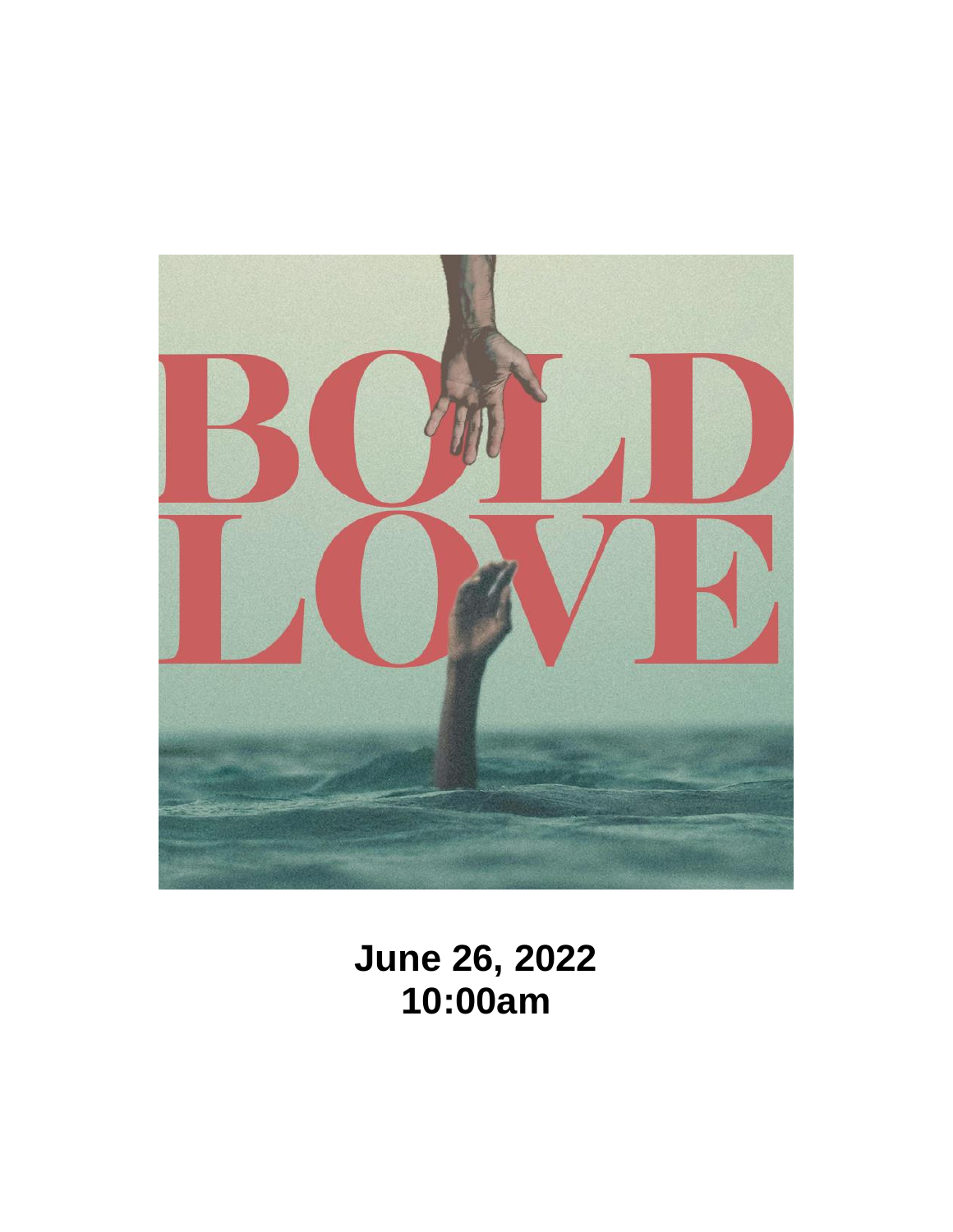# **WELCOME**

At LBC we are transformed by the gospel to be rooted in Christ, connected in community, and engaged in mission.

### **LBC Kids is offered during the service**

The children should be signed in before the service begins. Children's Ministry resources can be found on our web site.

#### **"Wiggle" Rooms**

Ī We know it may be difficult for families with small children to stay in the sanctuary. "Wiggle" rooms are available for those families in Fellowship Hall and the library. Please see an usher if you need direction.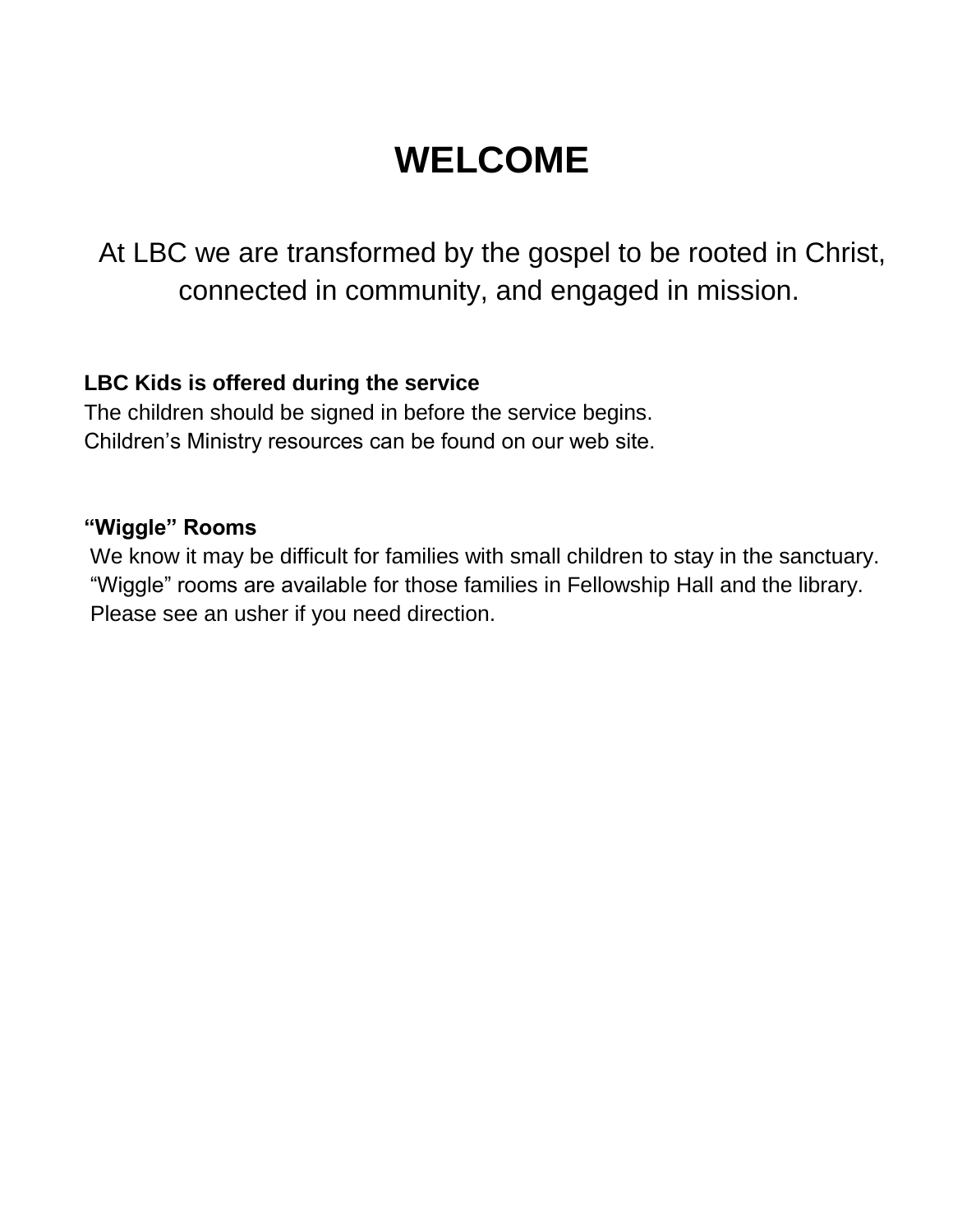# **ANNOUNCEMENTS**

# **THIS WEEK**

#### **Today**

Prayer for upcoming service (adult classroom) - 9am Family Camp Volunteer Meeting in Fellowship Hall – 11:30am Zoom Prayer Meeting - 5pm Youth Group – 5pm SPUR – 6:33pm

**Tuesday, June 28th –** NJ Blood Drive – 1pm – 7pm

## **UPCOMING EVENTS**

**July 25th - 28th -** Family Camp - 6:00 - 8:30pm **August 12th – 13th** – Women's Mini Conference

More information regarding all events can be found on our web site: lincroftbiblechurch.org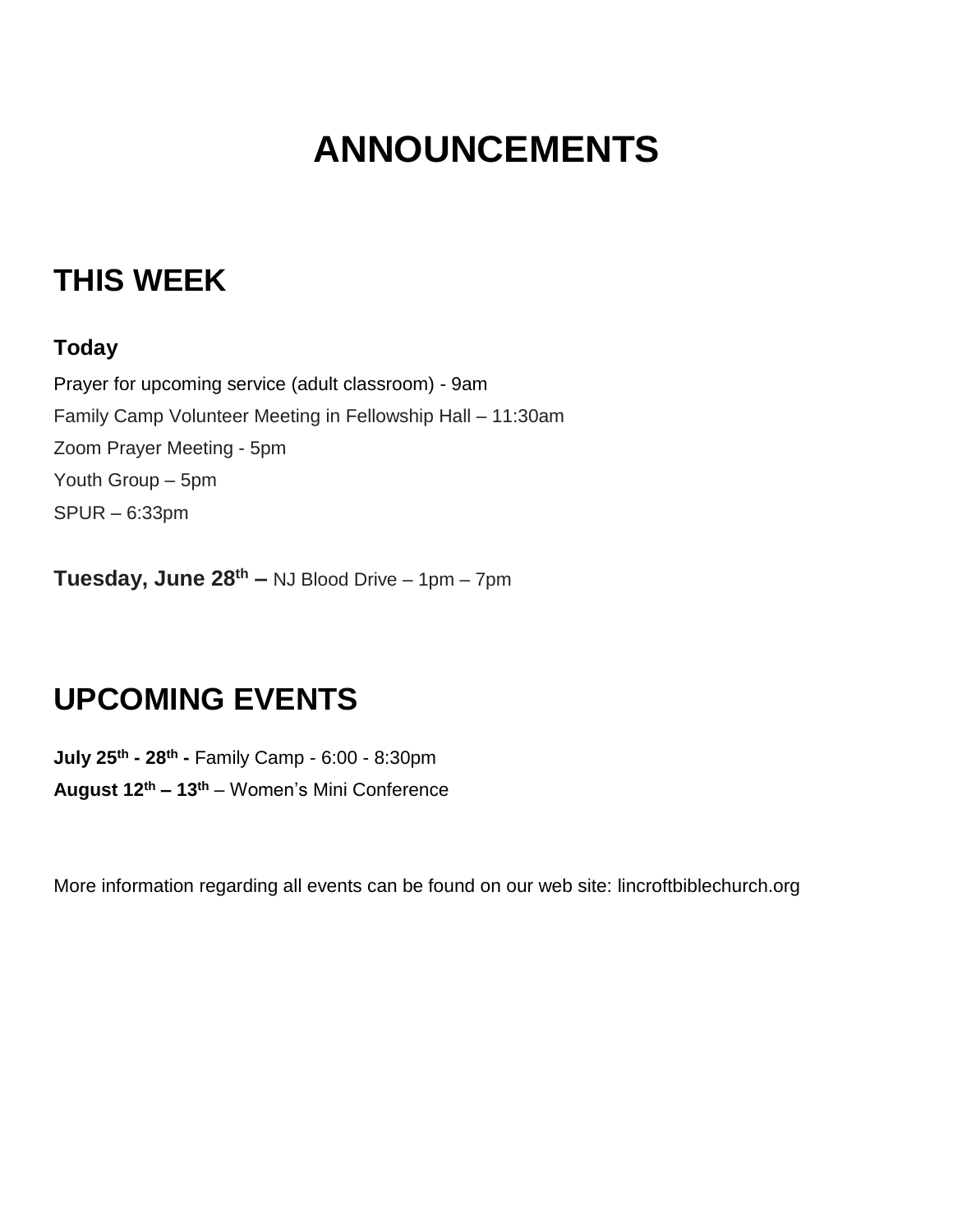# **ORDER OF SERVICE**

**Call to Worship**

**Welcome & Announcements**

**Confessional Prayer**

#### **Worship through Song**

(Children ages K - 5<sup>th</sup> grade are dismissed to LBC KIDS)

#### **Scripture Reading - Luke 16: 19-31 – New American Standard Bible 1995**

**<sup>19</sup>** "Now there was a rich man, and he habitually dressed in purple and fine linen, joyously living in splendor every day. **<sup>20</sup>** And a poor man named Lazarus was laid at his gate, covered with sores, **<sup>21</sup>** and longing to be fed with the *crumbs* which were falling from the rich man's table; besides, even the dogs were coming and licking his sores. **<sup>22</sup>** Now the poor man died and was carried away by the angels to Abraham's bosom; and the rich man also died and was buried. **<sup>23</sup>** In Hades he lifted up his eyes, being in torment, and \*saw Abraham far away and Lazarus in his bosom. **<sup>24</sup>** And he cried out and said, 'Father Abraham, have mercy on me, and send Lazarus so that he may dip the tip of his finger in water and cool off my tongue, for I am in agony in this flame.' **<sup>25</sup>** But Abraham said, 'Child, remember that during your life you received your good things, and likewise Lazarus bad things; but now he is being comforted here, and you are in agony. **<sup>26</sup>** And besides all this, between us and you there is a great chasm fixed, so that those who wish to come over from here to you will not be able, and *that* none may cross over from there to us.' **<sup>27</sup>** And he said, 'Then I beg you, father, that you send him to my father's house— **<sup>28</sup>** for I have five brothers—in order that he may warn them, so that they will not also come to this place of torment.' **<sup>29</sup>** But Abraham \*said, 'They have Moses and the Prophets; let them hear them.' **<sup>30</sup>** But he said, 'No, father Abraham, but if someone goes to them from the dead, they will repent!' **<sup>31</sup>** But he said to him, 'If they do not listen to Moses and the Prophets, they will not be persuaded even if someone rises from the dead.'"

#### **Pastoral Prayer**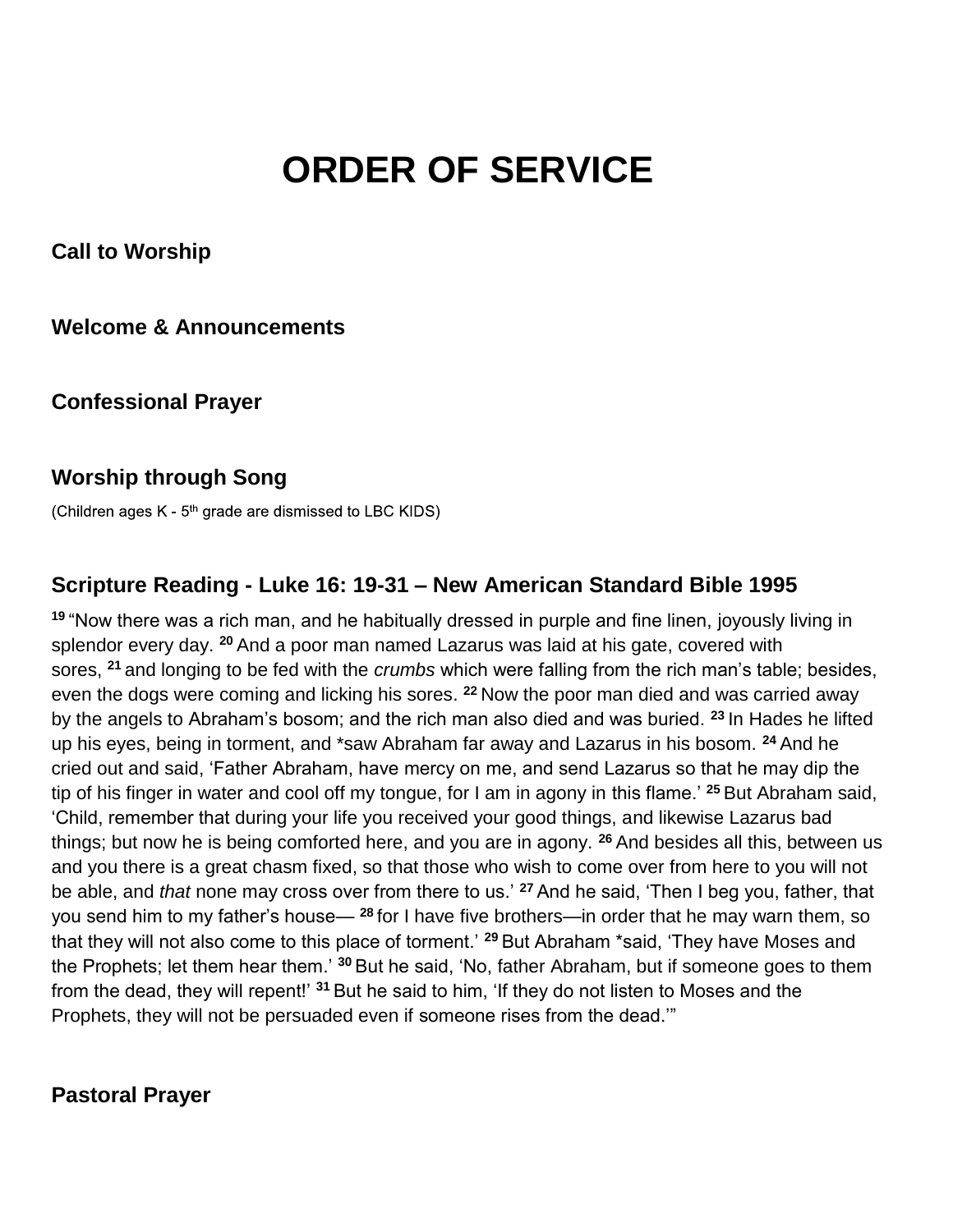### **"The Rich Man and Lazarus" Luke 16:19-31**

**Worship through Song** 

**Benediction -** You Are Sent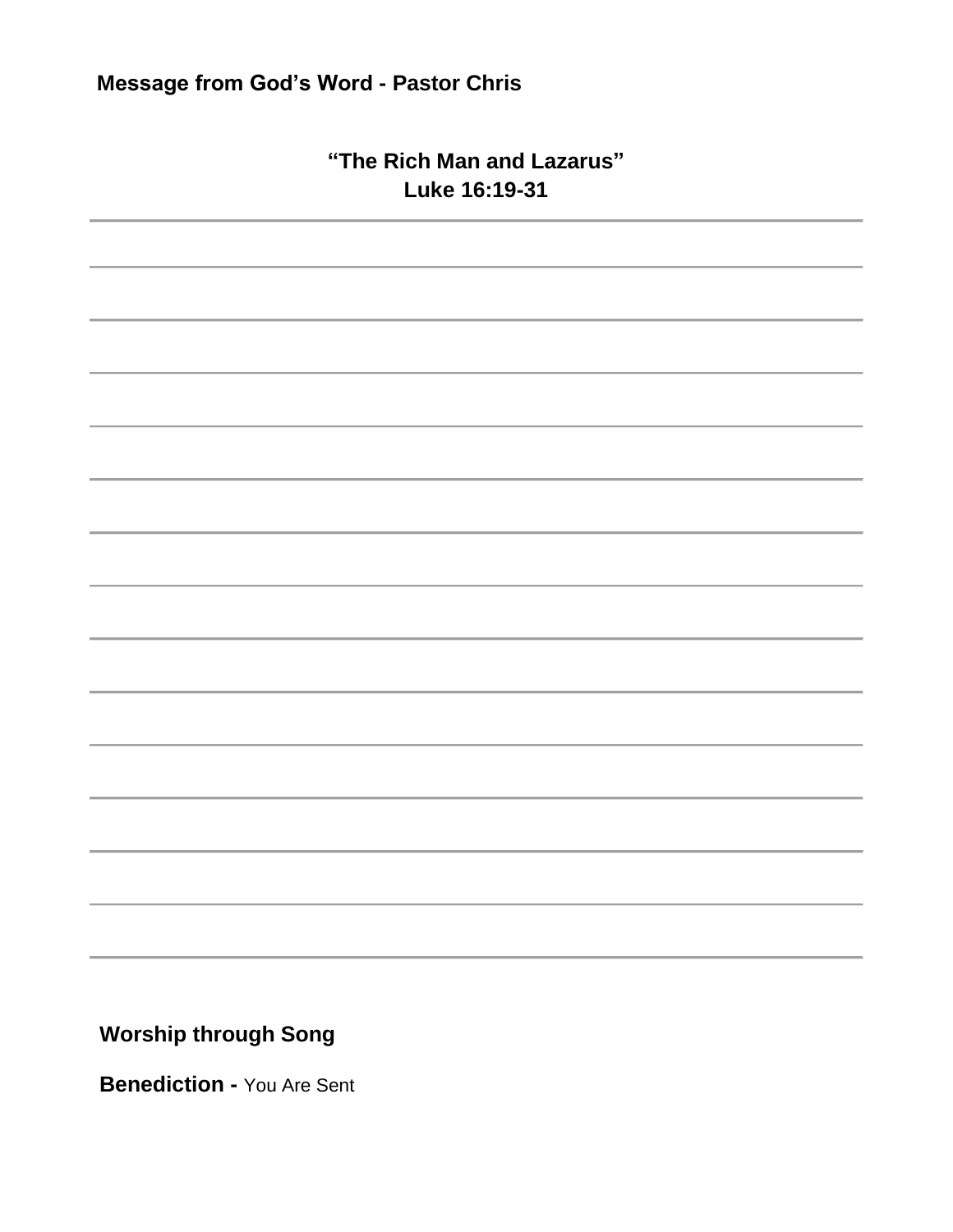# **PRAYER GUIDE**

"In everything by prayer and supplication with thanksgiving let your requests be made known to God" Philippians 4:6

#### **STRENGTHEN YOUR CORE**

That the Lord will continue to deepen our core IDs Disciples / Servants / Family / Ambassadors

#### **LBC IS FAMILY**

For the health and growth of the Community Groups in the church

That the Lord would raise up new leaders for the Community Group Ministry

That the Lord would bless our work in training the future leaders of Lincroft Bible Church

#### **OUR CHURCH**

Protection in Spiritual warfare

Thankful hearts as we consider our blessings in spite of our current struggles

#### **LBC KIDS**

Pray that our families would experience the joy of living as ambassadors as they pray together for a family to invite to LBC Family Camp this summer.

Pray that the LORD would open the eyes of the hearts of our children so that they may see and understand His word. That they would come to love Him, fear His name and walk in the Truth.

#### **OUR COUNTRY**

#### **Government Officials**

To seek wisdom and direction from God as they lead our nation, that we would be "one nation under God"

#### **Those serving in the military**

Peter Bushy – USMC, Hawaii Alyson Eng – Navy Arthur Eng – Air Force Dave Fekety –Marine Reserves, NY Thomas Merse – Navy, CA Logan Pagano – US Army, CO Matthew Przywara – USMC, NJ Eric Tolska – Army National Guard, NJ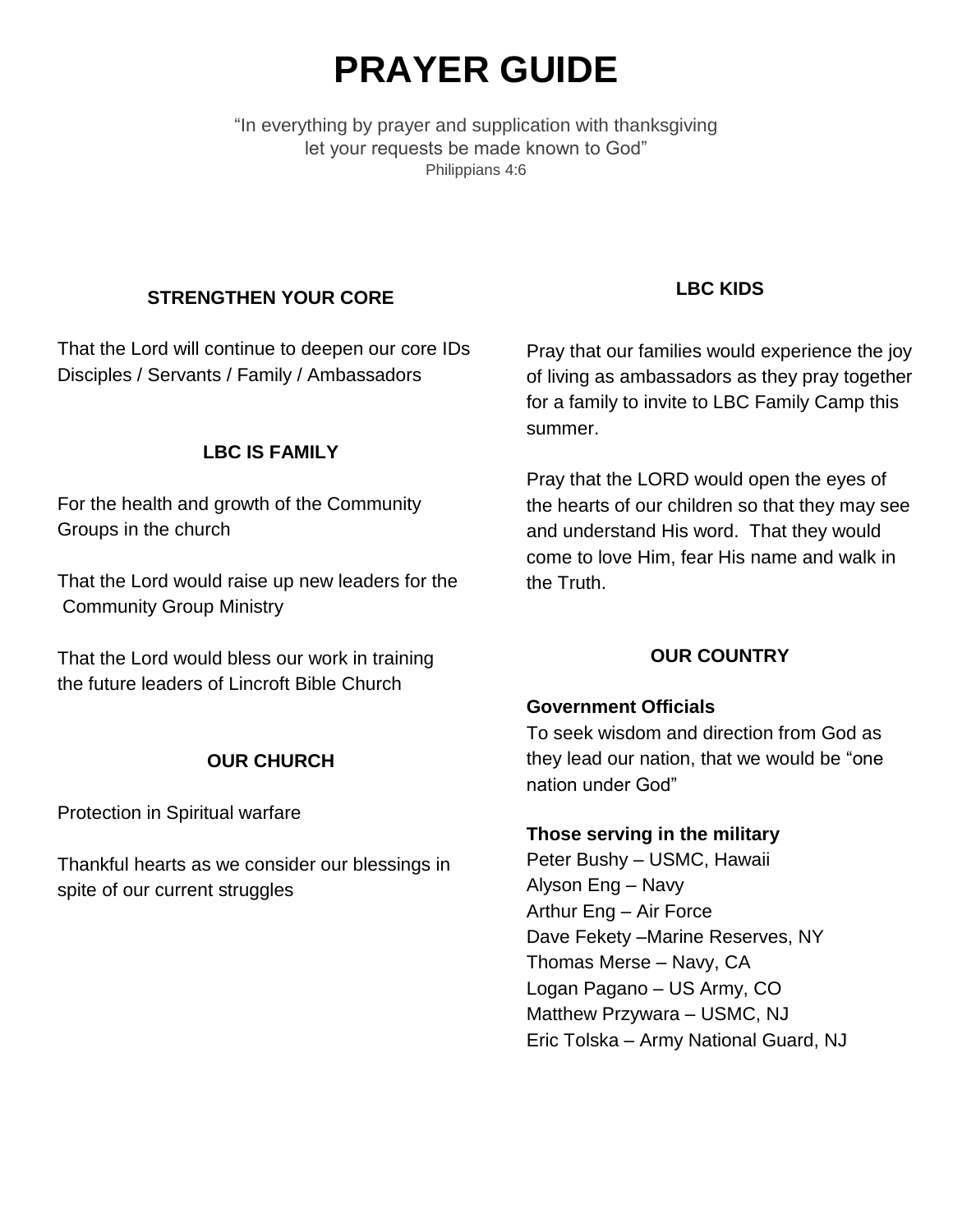### **Our Ministry Team**

**Executive Pastor:** Dennis Przywara **-** [dennis@lincroftbiblechurch.org](mailto:dennis@lincroftbiblechurch.org)

**Pastor of College Outreach, in partnership with CCO:** Dan Terracciano **-** [dan@lincroftbiblechurch.org](mailto:dan@lincroftbiblechurch.org)

**Pastor of Community & Youth Ministries:** Chris Pascarella **-** [chris@lincroftbiblechurch.org](mailto:chris@lincroftbiblechurch.org)

**Family Ministry Director:** Linda Terracciano - [linda@lincroftbiblechurch.org](mailto:linda@lincroftbiblechurch.org) 

**Office Staff:** Lynn Scott and Meghan Salas - [lbc@lincroftbiblechurch.org](mailto:lbc@lincroftbiblechurch.org)

## **Our Supported Missionaries & Ministries**

#### **Domestic**

Ken & Stephanie Akselsen, Athletes in Action (CRU), NJ Fellowship of Christan Athletes (FCA), NJ Taylor & Melanie Greenleaf (CRU), FL Anthem Church, NJ Carolyn Moore (Crossworld), HI Higher Trek, KY Redemption Housing, PA Solutions, Shrewsbury, NJ

**Asia**  Walsh family (Serge)

#### **Central Asia**

Jess D (R&T)

#### **Africa**

Brian & Joyce Flickner (retired, TEAM), South Africa Gerald & Alice Harkins, (WorldVenture), Senegal

#### **Europe**

Alky Macris (HMU), Greece Johnathan & Miriam Macris (HMU), Greece Emily Sears (ReachGlobal EFCA), Germany

#### **Mid-East**

Raymond & Leila A.M. (IPM), Lebanon Ralph & Anula J. (Eagles of Peace), Iraq to **Kurds** 

**South America** Sharon Bisbee (GMSA), Chile

#### **World Wide**

Ed & Elenore Beach, (Storyweavers Global), NC Jessie Bruccoleri, (Storyweavers Global), NJ

### **Our Church Leaders and Officers**

Chris Pascarella **Harry Rariging Chris Pascarella** Dennis Przywara Meghan Salas and Barat and Salas and Salas and Salas and Salas and Meghan Salas and Meghan Salas Fred Wolf Kachung Wong

Bob Blanton **Tom Ferrara** Matt Clayton **Tom Ferrara** Matt Clayton Pete Bruccoleri **Nancy Greenleaf** Kevin Gould Nancy Greenleaf Dave Heinmets **Steve Mabry** Steve Mabry **Steve Mabry** John Hayes William Lee **Victor Company September 2018** John Terracciano **Company Company Company Company** Omar Kurdi

#### **Elders Deacons Missions Committee**

Dan Terracciano Linda Terracciano

#### **Treasurer Financial Secretary Church Clerk**

Debi Guyton Newsletter Chen Nadan Chen Newsletter Chen Dianne Lowing